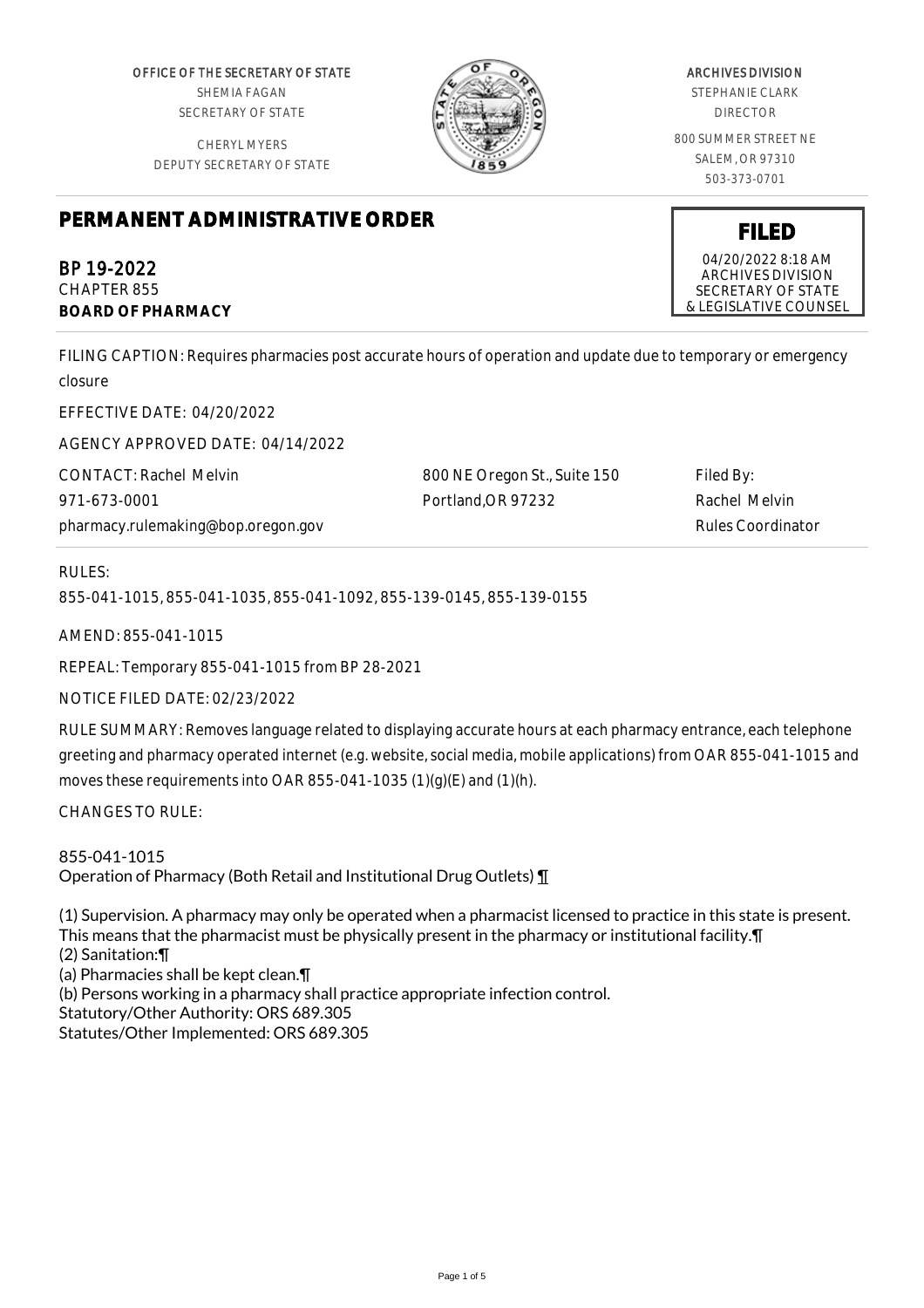# AMEND: 855-041-1035

#### NOTICE FILED DATE: 02/23/2022

RULE SUMMARY: Amendments add accurate pharmacy hours information and requirements to (1)(g)(E) and (1)(h).

CHANGES TO RULE:

855-041-1035 Minimum Equipment Requirements ¶

(1) Each retail drug outlet and institutional drug outlet must have the following:¶

(a) Appropriate and current pharmaceutical references (e.g. pharmacology, injectables, and veterinary drugs) based on services offered by the outlet; ¶

(b) Appropriate and current Oregon Revised Statutes, Oregon Administrative Rules, United States Code, Code of Federal Regulations, standards adopted by reference (e.g. USP) based on services offered by the outlet and a minimum of three years of the Board of Pharmacy quarterly newsletters;¶

(c) Access to appropriate electronic reporting databases (e.g. PDMP, NPLEx, OHA ALERT-IIS) based on the services offered by the outlet;¶

(d) Appropriate equipment to maintain the proper storage of drugs;¶

(e) Appropriate equipment and supplies as required by Oregon Revised Statutes, Oregon Administrative Rules, United States Code, Code of Federal Regulations, and standards adopted by reference (e.g. USP) based on services offered by the outlet;¶

(f) A sink with running hot and cold water;¶

(g) Signage in a location easily seen by the public where prescriptions are dispensed or administered: ¶

(A) Stating "This pharmacy may be able to substitute a less expensive drug which is therapeutically equivalent to the one prescribed by your doctor unless you do not approve." The printing on this sign must be in block letters not less than one inch in height. ¶

(B) Providing notification in each of the languages required in OAR 855-041-1132 of the right to free, competent oral interpretation and translation services, including translated prescription labels, for patients who are of limited English proficiency, in compliance with federal and state regulations if the pharmacy dispenses prescriptions for a patient's self-administration;¶

(C) Providing notification by posting a closed sign at the entrances stating the hours of the pharmacy's operation when a pharmacist is not in attendance if the pharmacy operates as a double set-up pharmacy per OAR 855-041- 2100; and¶

(D) Providing written notice in a conspicuous manner that naloxone and the necessary medical supplies to administer naloxone are available at the pharmacy if naloxone services are provided by the pharmacy per OAR 855-041-2340; and¶

(E) Providing notification of accurate hours of operation at each pharmacy entrance; and¶

(h) Accurate hours of operation on each telephone greeting and pharmacy-operated internet (e.g. website, social media, mobile applications).¶

(hi) Additional equipment and supplies that are determined as necessary by the Pharmacy or Pharmacist-in-Charge.¶

(2) Failure to have, use and maintain required equipment constitutes unprofessional conduct under ORS 689.405(1)(a);.

Statutory/Other Authority: ORS 689.205

Statutes/Other Implemented: ORS 689.155, ORS 689.508, ORS 689.515, ORS 689.564, ORS 689.686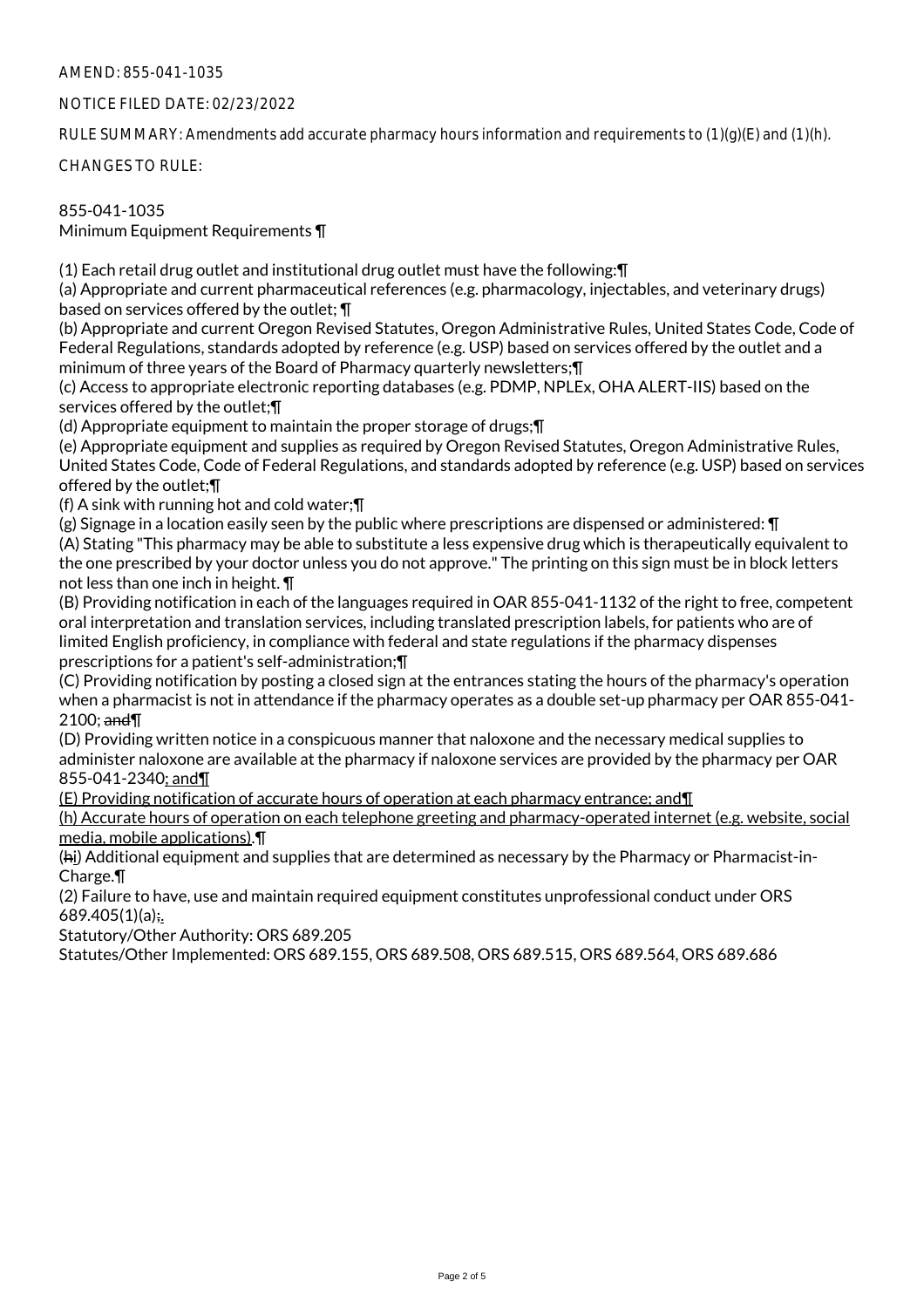#### ADOPT: 855-041-1092

REPEAL: Temporary 855-041-1092 from BP 10-2022

NOTICE FILED DATE: 02/23/2022

RULE SUMMARY: Adds requirements for pharmacy to notify the public of a temporary or emergency pharmacy closure.

CHANGES TO RULE:

# 855-041-1092

Pharmacy Closures: Temporary or Emergency

(1) Temporary Closing. Unless subject to an exemption in OAR 855-041-1092(3), when a pharmacy is temporarily closed to the public the pharmacy must: ¶

(a) Post notification of closure on each pharmacy entrance as soon as the need to deviate from the posted hours is known by the pharmacy, but no later than 2 hours after the temporary closure begins. The posting must include: [ (A) Estimated period of time the pharmacy will be closed; and¶

(B) Options for prescription pick-up (e.g. another local pharmacy, contact prescriber for new prescription, reverse processed prescriptions).¶

(b) Post notification of closure on each telephone greeting and pharmacy operated internet (e.g. website, social media, mobile applications) as soon as possible. The posting must include:¶

(A) Estimated period of time the pharmacy will be closed; and¶

(B) Options for prescription pick-up (e.g. another local pharmacy, contact prescriber for new prescription, reverse processed prescriptions).¶

(c) If the pharmacy is temporarily closed greater than 2 consecutive business days, notify the board office as soon as possible but no later than 72 hours after the temporary closure begins with the date and time the closure began, anticipated date and time of re-opening, and the reason for the temporary closure.¶

(2) Federal and state holidays are exempt from the requirements of (1).¶

(3) Emergency closing. If pharmacy is closed suddenly due to fire, destruction, natural disaster, death, property seizure, eviction, bankruptcy, inclement weather, or other emergency circumstances and the pharmacist-incharge cannot provide notification as required in (1), the pharmacist-in-charge must comply with the provisions of (1) as far in advance or as soon after the closing as allowed by the circumstances.

Statutory/Other Authority: ORS 689.205, ORS 475.035

Statutes/Other Implemented: ORS 689.205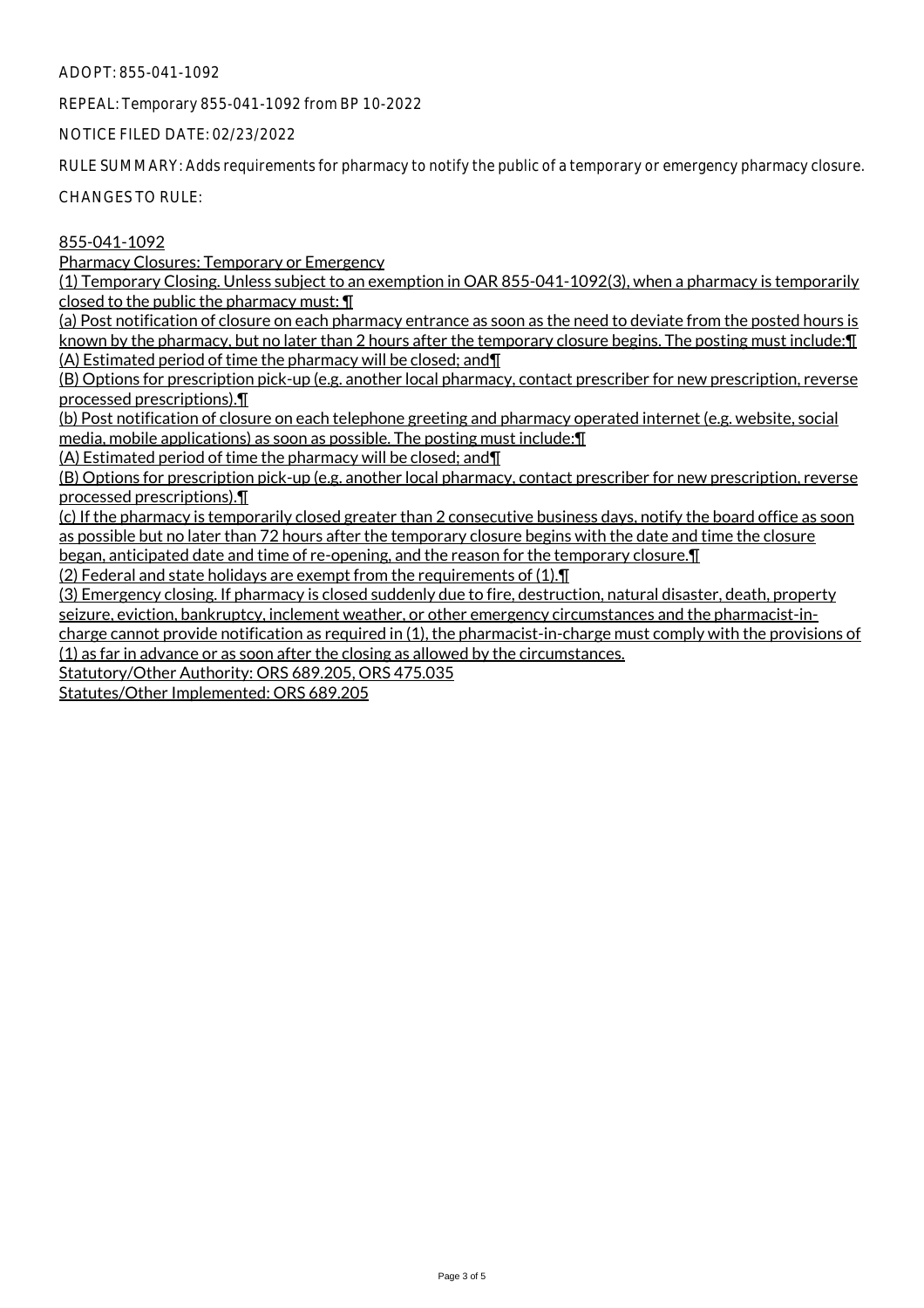ADOPT: 855-139-0145

REPEAL: Temporary 855-139-0145 from BP 10-2022

NOTICE FILED DATE: 02/23/2022

RULE SUMMARY: Adds requirements for RDSP to notify the public of a temporary or emergency pharmacy closure.

CHANGES TO RULE:

855-139-0145

Outlet: Closure- Temporary or Emergency

(1) Temporary Closing. Unless subject to an exemption in OAR 855-041-1092(3), when a RDSP is temporarily closed to the public the RDSP must:¶

(a) Post notification of closure on each RDSP entrance as soon as the need to deviate from the posted hours is known by the RDSP, but no later than 2 hours after the temporary closure begins. The posting must include: [1] (A) Estimated period of time the RDSP will be closed; and¶

(B) Options for prescription pick-up (e.g. another local pharmacy, contact prescriber for new prescription, reverse processed prescriptions).¶

(b) Post notification of closure on each telephone greeting and pharmacy operated internet (e.g. website, social media, mobile applications) as soon as possible. The posting must include:¶

(A) Estimated period of time the RDSP will be closed; and¶

(B) Options for prescription pick-up (e.g. another local pharmacy, contact prescriber for new prescription, reverse processed prescriptions).¶

(c) If the RDSP is temporarily closed greater than 2 consecutive business days, notify the board office as soon as possible but no later than 72 hours after the temporary closure begins with the date and time the closure began, anticipated date and time of re-opening, and the reason for the temporary closure.¶

(2) Federal and state holidays are exempt from the requirements of (1).¶

(3) Emergency closing. If the RDSP is closed suddenly due to fire, destruction, natural disaster, death, property seizure, eviction, bankruptcy, inclement weather, or other emergency circumstances and the pharmacist-incharge cannot provide notification as required in (1), the pharmacist-in-charge must comply with the provisions of (1) as far in advance or as soon after the closing as allowed by the circumstances.

Statutory/Other Authority: ORS 475.035, ORS 689.205, 2021 SB 629

Statutes/Other Implemented: ORS 689.155, 2021 SB 629